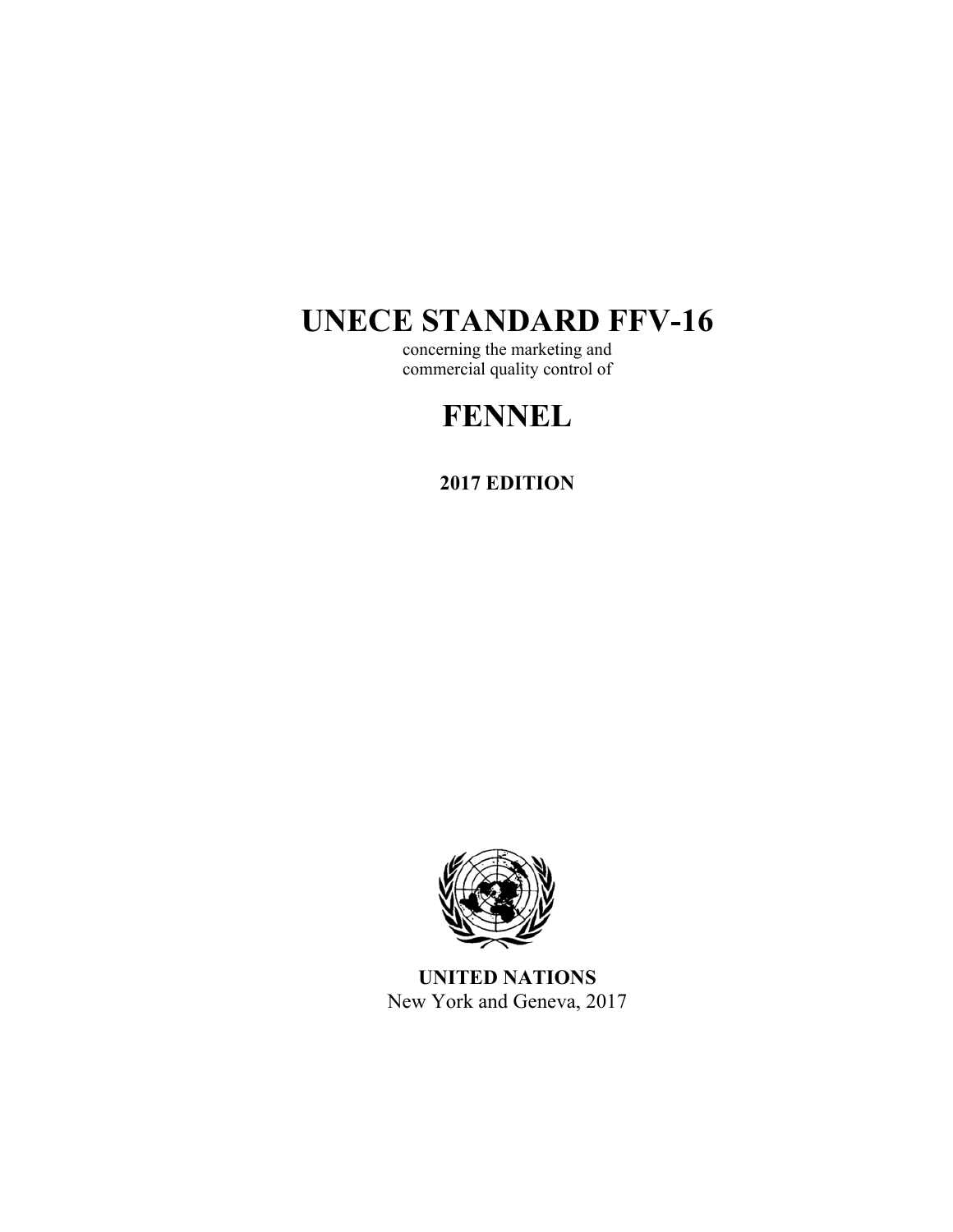#### **NOTE**

#### **Working Party on Agricultural Quality Standards**

The commercial quality standards developed by the Working Party on Agricultural Quality Standards of the United Nations Economic Commission for Europe (UNECE) help facilitate international trade, encourage highquality production, improve profitability and protect consumer interests. UNECE standards are used by governments, producers, traders, importers and exporters, and other international organizations. They cover a wide range of agricultural products, including fresh fruit and vegetables, dry and dried produce, seed potatoes, meat, cut flowers, eggs and egg products.

Any member of the United Nations can participate, on an equal footing, in the activities of the Working Party. For more information on agricultural standards, please visit our website <www.unece.org/trade/agr>.

The present Standard for Fennel is based on document ECE/CTCS/WP.7/2017/15, reviewed and adopted by the Working Party at its seventy-third session.

Aligned with the Standard Layout (2017)

The designations employed and the presentation of the material in this publication do not imply the expression of any opinion whatsoever on the part of the United Nations Secretariat concerning the legal status of any country, territory, city or area or of its authorities, or concerning the delimitation of its frontiers or boundaries. Mention of company names or commercial products does not imply endorsement by the United Nations.

All material may be freely quoted or reprinted, but acknowledgement is requested.

Please contact the following address with any comments or enquiries:

Agricultural Standards Unit Economic Cooperation and Trade Division United Nations Economic Commission for Europe Palais des Nations CH-1211 Geneva 10, Switzerland E-mail: agristandards@unece.org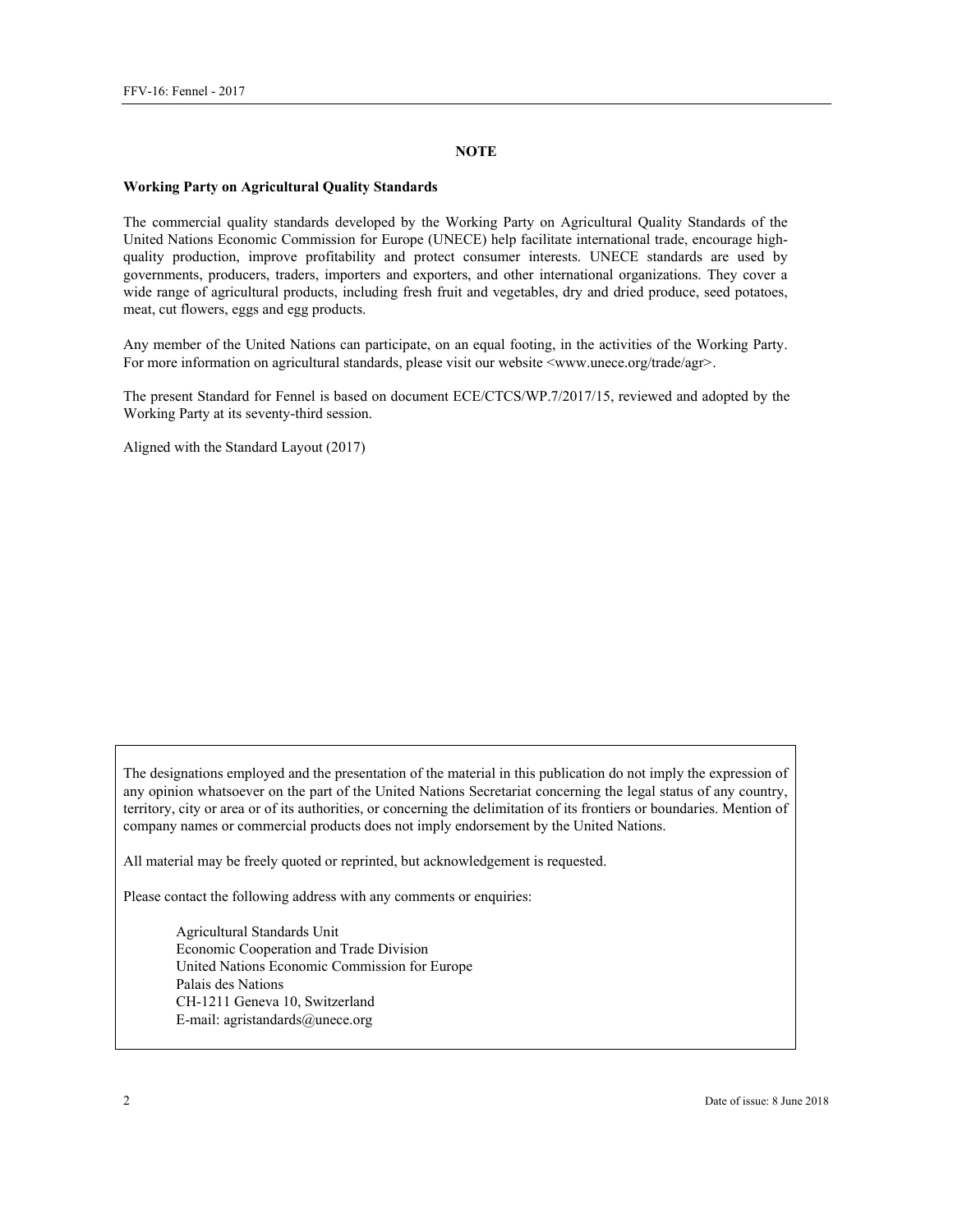# **UNECE Standard FFV-16 concerning the marketing and commercial quality control of Fennel**

# **I. Definition of produce**

This standard applies to fennel of varieties (cultivars) grown from *Foeniculum vulgare* var. *azoricum* (Mill.) Thell. to be supplied fresh to the consumer, fennel for industrial processing being excluded.

# **II. Provisions concerning quality**

The purpose of the standard is to define the quality requirements for fennel after preparation and packaging.

However, if applied at stages following export, products may show in relation to the requirements of the standard:

- a slight lack of freshness and turgidity
- a slight deterioration due to their development and their tendency to perish.

The holder/seller of products may not display such products or offer them for sale, or deliver or market them in any manner other than in conformity with this standard. The holder/seller shall be responsible for observing such conformity.

#### **A. Minimum requirements**

In all classes, subject to the special provisions for each class and the tolerances allowed, the fennel must be:

- intact, except for the roots and leaves, which must be trimmed
- sound; produce affected by rotting or deterioration such as to make it unfit for consumption is excluded
- clean, practically free of any visible foreign matter
- fresh in appearance
- practically free from pests
- practically free from damage caused by pests
- firm
- not running to seed
- free from damage caused by frost
- free of abnormal external moisture
- free of any foreign smell and/or taste.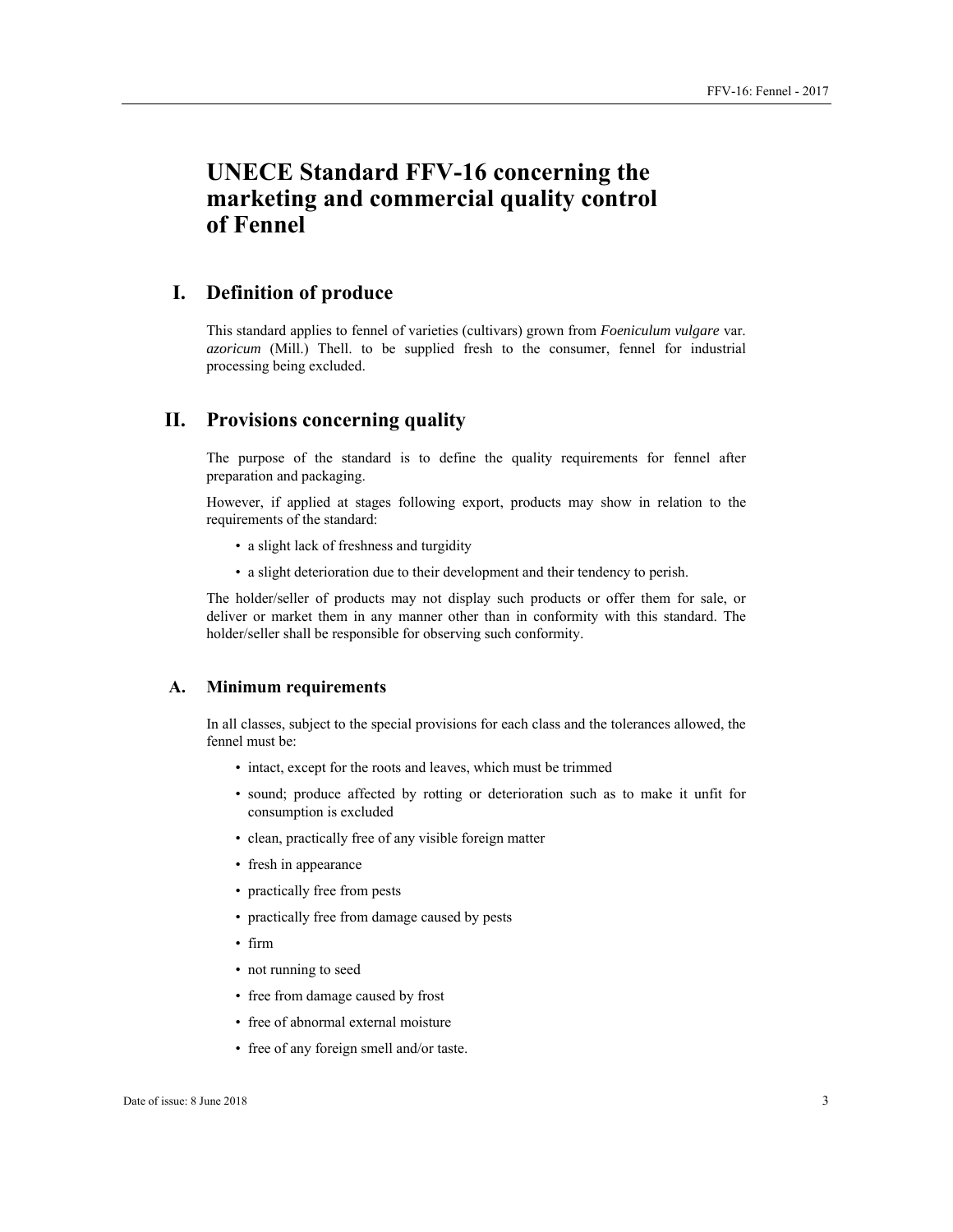The roots must be severed close to the base of the bulbous part.

The length of the leafy ribs of the heart must not exceed 7 cm.

The development and condition of the fennel must be such as to enable them:

- to withstand transportation and handling
- to arrive in satisfactory condition at the place of destination.

#### **B. Classification**

Fennel is classified in two classes, as defined below:

#### **(i) Class I**

Fennel in this class must be of good quality. It must be characteristic of the variety and/or commercial type.

It must be of regular shape specific to the variety and/or commercial type and the outer ribs must be compact, fleshy, tender and white.

The following slight defects, however, may be allowed, provided these do not affect the general appearance of the produce, the quality, the keeping quality and presentation in the package:

- a slight defect in shape
- slight bruising
- slight healed and not discoloured cracks.

#### **(ii) Class II**

This class includes fennel that does not qualify for inclusion in Class I but satisfies the minimum requirements specified above.

The following defects, restricted to the outer ribs, may be allowed, provided the fennel retains its essential characteristics as regards the quality, the keeping quality and presentation:

- defects in shape
- bruising
- healed cracks not exceeding 3 cm in length
- green patches on the outside of the bulb, covering not more than one-third of its surface.

## **III. Provisions concerning sizing**

Size is determined by the maximum diameter of the equatorial section.

To ensure uniformity in size, the range in size between produce in the same package shall not exceed 20 mm.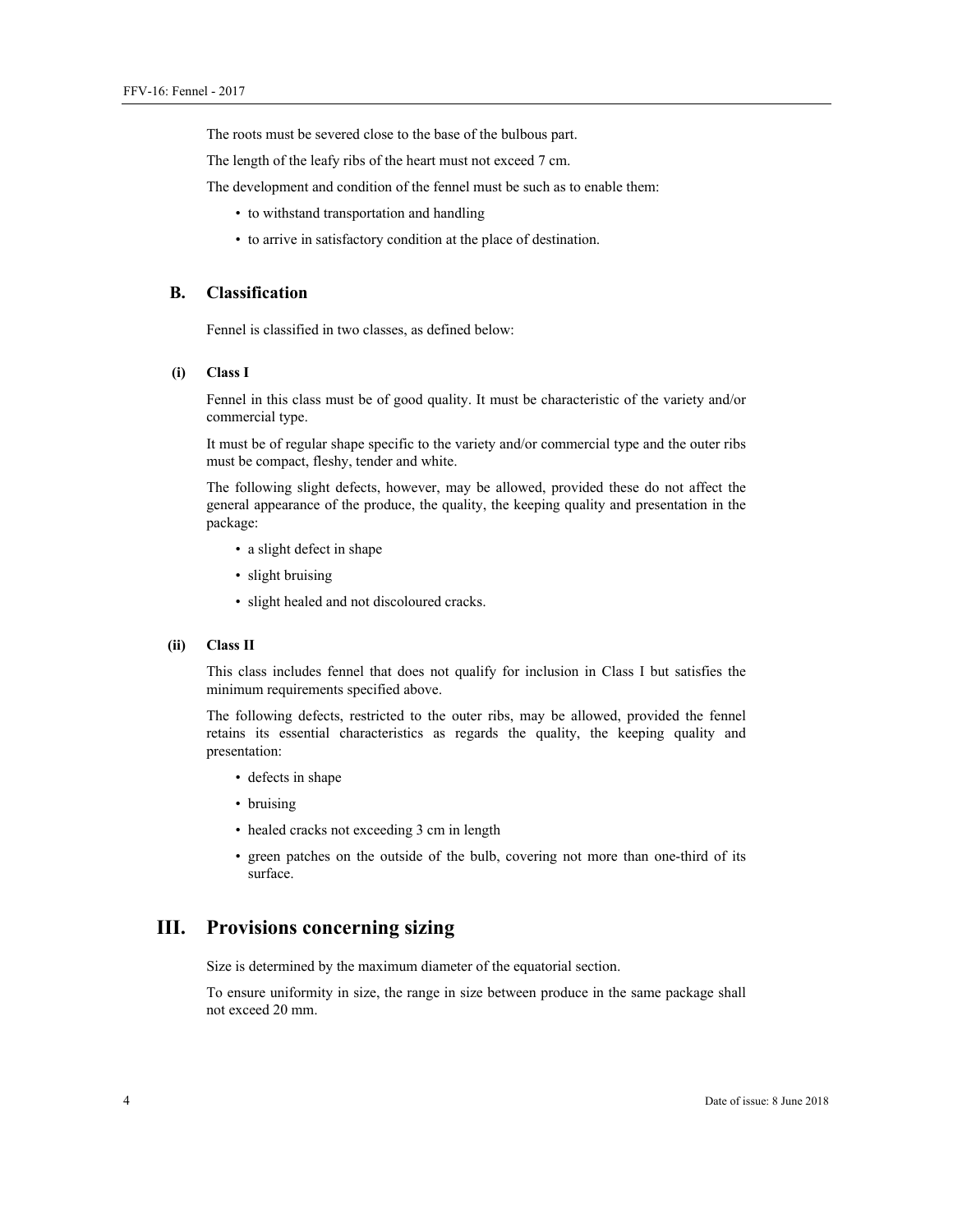### **IV. Provisions concerning tolerances**

At all marketing stages, tolerances in respect of quality and size shall be allowed in each lot for produce not satisfying the requirements of the class indicated.

#### **A. Quality tolerances**

#### **(i) Class I**

A total tolerance of 10 per cent, by number or weight, of fennel not satisfying the requirements of the class but meeting those of Class II is allowed. Within this tolerance not more than 1 per cent in total may consist of produce satisfying neither the requirements of Class II quality nor the minimum requirements, or of produce affected by decay.

#### **(ii) Class II**

A total tolerance of 10 per cent, by number or weight, of fennel satisfying neither the requirements of the class nor the minimum requirements is allowed. Within this tolerance not more than 2 per cent in total may consist of produce affected by decay.

#### **B. Size tolerances**

For all classes: a total tolerance of 10 per cent, by number or weight, of fennel not satisfying the requirements as regards sizing is allowed.

# **V. Provisions concerning presentation**

#### **A. Uniformity**

The contents of each package must be uniform and contain only fennel of the same origin, variety or commercial type, quality, size and of appreciably the same shape.

The visible part of the contents of the package must be representative of the entire contents.

#### **B. Packaging**

Fennel must be packed in such a way as to protect the produce properly.

The materials used inside the package must be clean and of a quality such as to avoid causing any external or internal damage to the produce. The use of materials, particularly of paper or stamps bearing trade specifications, is allowed, provided the printing or labelling has been done with non-toxic ink or glue.

Stickers individually affixed to the produce shall be such that, when removed, they neither leave visible traces of glue nor lead to skin defects.

Packages must be free of all foreign matter.